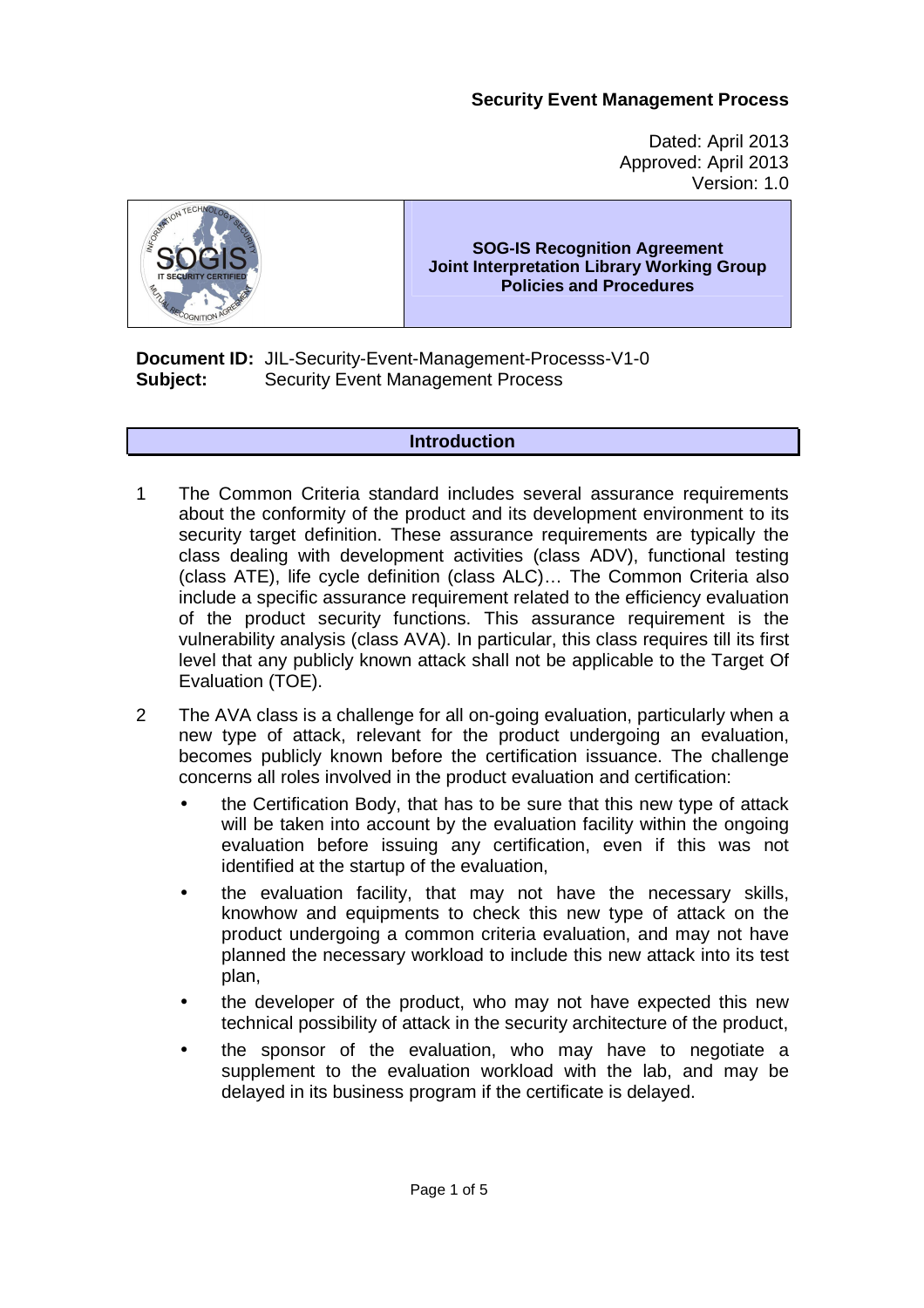Dated: April 2013 Approved: April 2013 Version: 1.0

3 The goal of the process described in this document is to set a framework shared between SOGIS qualified participants<sup>1</sup>, allowing monitoring, analyzing and ending with a common conclusion on any new attack or any new event that may impact Common Criteria evaluations. The objective of this process is to allow an efficient and common reaction, analysis and response.

### **Process description**

#### General process

4 A task force is defined by the JIL sub groups (JTEMS, JHAS …). When an event occurs that might impact Common Criteria evaluations for a specific technical domain, the associated task force investigates the case and provides a technical analysis with a proposal of conclusion about the impact for Common Criteria evaluations. The trigger for the task force to start the investigation might come from the JIWG, the JIL Sub Group, or the task force itself. In the latter case the JIWG have to be informed by the task force about the security event. This process is summarized in the following picture:



5 Two main phases are to be considered in this process:

-

- The analysis period, necessary for the task force to analyze the event and provides conclusion,
- The transition period, set by the JIWG when the event has an impact and needs to be implemented by the Certification Body.

<sup>&</sup>lt;sup>1</sup> Mutual Recognition Agreement of Information Technology Security Certificates, version 3.0 8 Jan. 2010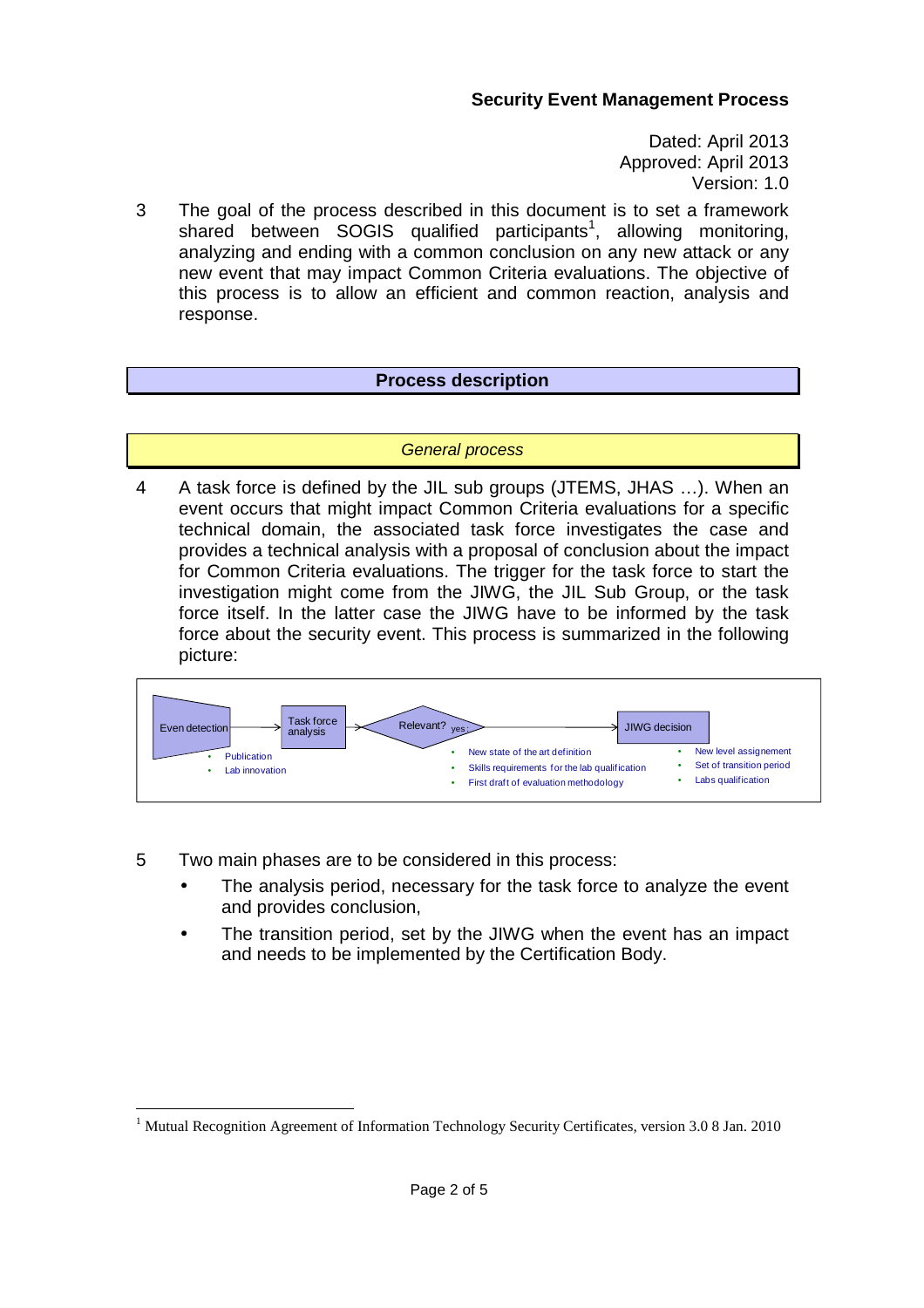## **Security Event Management Process**

Dated: April 2013 Approved: April 2013 Version: 1.0

6 The impacts of each phase per actor are summarized in the following picture and detailed below:

| Players $\uparrow$   |                                     | Analysis period                                        | <b>Transition period</b>                                       |                                 |
|----------------------|-------------------------------------|--------------------------------------------------------|----------------------------------------------------------------|---------------------------------|
| <b>Breakthrough</b>  |                                     | <b>Publication</b><br>Innovation                       |                                                                |                                 |
| <b>Task Forcel</b>   | Standby                             | Analysis<br>New level proposal<br>Methodology / skills | standby                                                        |                                 |
| <b>JIWG</b>          | Normal JIWG task                    |                                                        | <b>Decision</b><br>New level assignment                        |                                 |
| <b>Certification</b> | Standard<br>certification phase     | Potential suspension of<br>Certification               | Certificate if lab qualified and<br>evaluation results ok      | Standard certification<br>phase |
| <b>Evaluation</b>    | <b>Standard evaluation</b><br>phase | Internal impact analysis<br><b>Evaluation continue</b> | Skills update for the new attack<br>Subcontracting if required | Standard evaluation<br>phase    |
|                      |                                     |                                                        |                                                                | <b>lime</b>                     |

Analysis period

7 If possible, the analysis period should not exceed one month. It is up to the task force to shorten it as much as possible.

### **Breakthrough**

8 An event can be detected by any member of the certification ecosystem. The chair of the task force shall be notified immediately. In such a case, the chair informs the JIWG chairperson about the event and proposes to mobilize the task force on the matter.

### **Task force**

- 9 Following the JIWG acknowledgement, the chair of the task force will immediately propose an action plan to its member. The action plan may include:
	- Publication review.
	- Meeting with the organization/people responsible for the event,
	- Meeting with technical organization involved to get further elements.
- 10 After agreement of the task force members, the action plan is executed.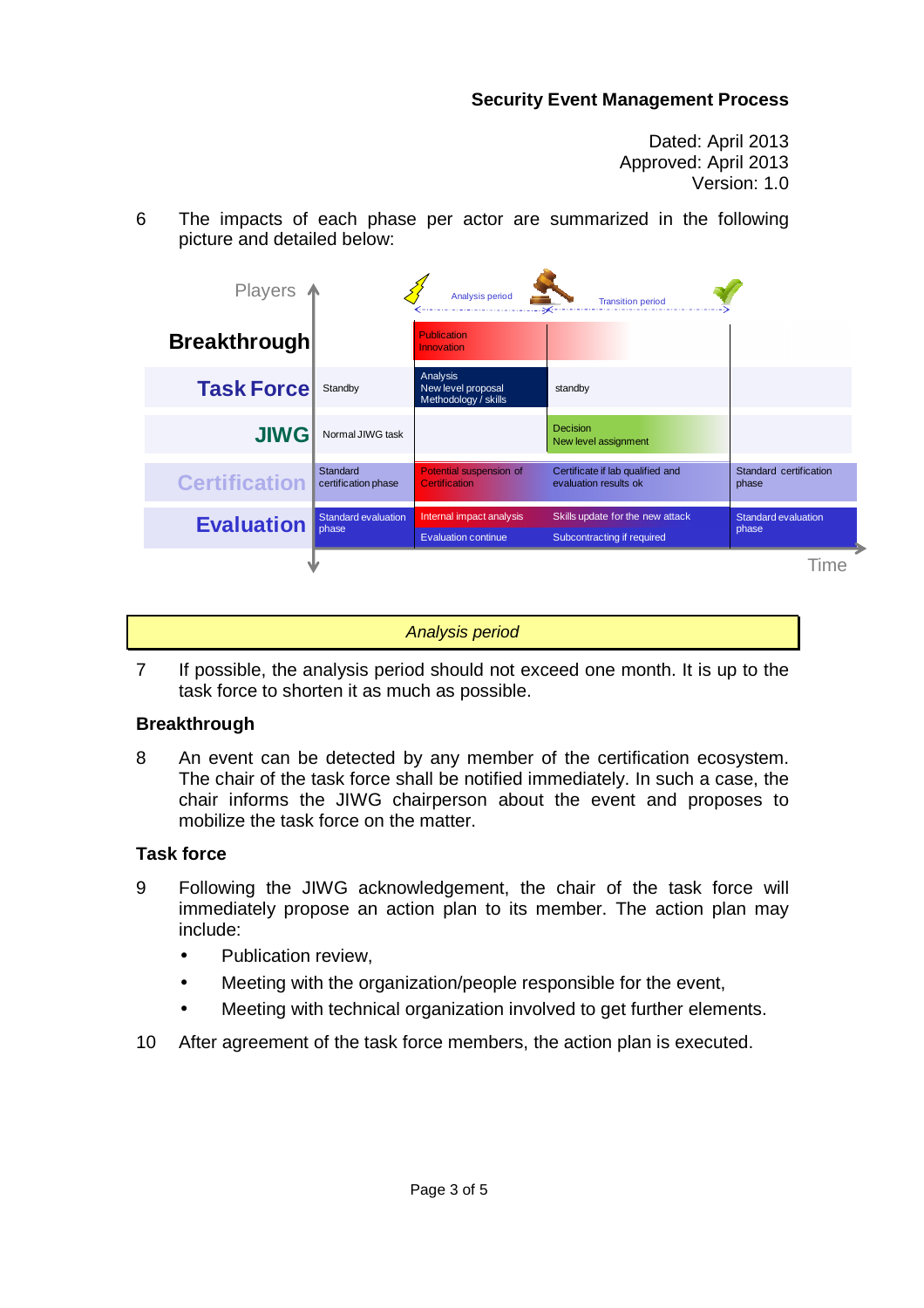Dated: April 2013 Approved: April 2013 Version: 1.0

- 11 The deliverable of the task force is a written document sent to the JIWG chairperson and containing:
	- The action plan
	- Minutes of meeting/discussions including technical details
	- Analysis and conclusions
	- Proposal to JIWG.

# **Certification**

12 For on-going or just achieved evaluations, the certification body will analyze the issue on its own and may decide to issue a certificate before getting the conclusion of JIWG, depending on the context, the skills of the evaluation facility, and architecture consideration on the product. He will however not issue a certificate if he does not have the appropriate conclusions or the assurance that the evaluation facility handles the issue correctly. This is due to the Common Criteria assurance requirement (AVA class) that requires any publicly known attack to be considered within the evaluation.

# **Evaluation**

13 The evaluation is not stopped in case of an event. All evaluation tasks continue as planned in order to minimize the impact on the planning. This does not prevent the evaluation facilities to perform their own impact analysis to anticipate the possible conclusion of the task force, and to provide their own rational for the ongoing evaluation to their certification body.

### Transition period

14 The duration of the transition period may depend on a lot of factors. No limits can be defined.

# **JIWG**

- 15 When the chairperson of JIWG receives the report from the task force, he distributes it to the JIWG members and asks for a consensus on the task force proposal.
	- Agreement: if all members agree, the proposal is adopted. It is then up to each certification body to implement the proposal.
	- Disagreement: The JIWG members organize a meeting to adjust the proposal with their own rational.
- 16 Any business consideration can be raised at the JIWG level by any actor or association of the certification ecosystem, through its preferred Certification Body or by a formal request to the chairperson of JIWG.